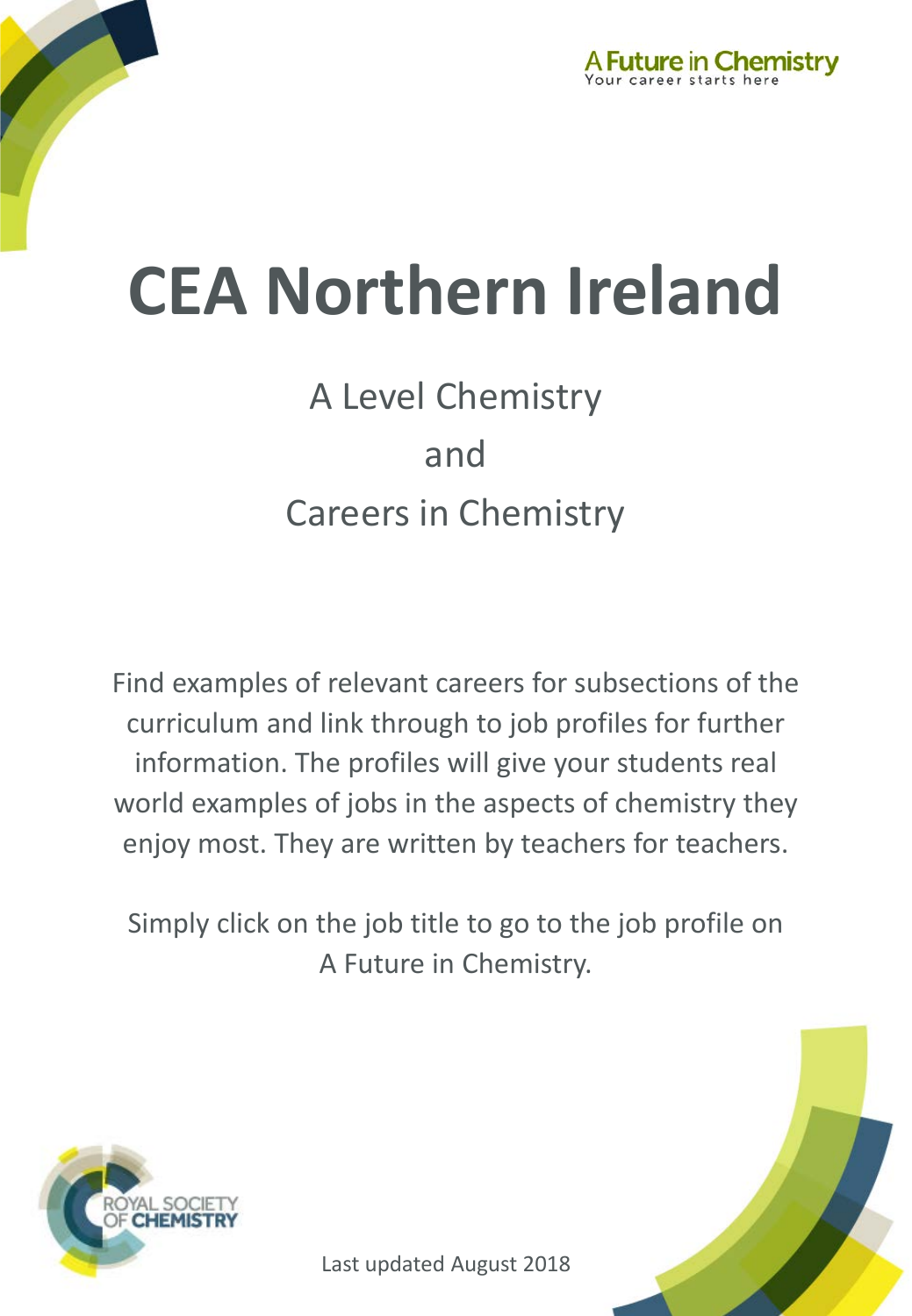

## A Level Chemistry and Careers in Chemistry 1 of 5

### **AS 1 – Basic Concepts in Physical and Inorganic Chemistry**

- 1.3 Bonding
- › [Postdoctoral Research Associate](http://www.rsc.org/careers/future/postdoctoral-research-associate) › [Research Fellow](http://www.rsc.org/careers/future/research-fellow)
- 1.5 Structure
- › [Postdoctoral Research Associate](http://www.rsc.org/careers/future/postdoctoral-research-associate)
- › [Research Fellow](http://www.rsc.org/careers/future/research-fellow)
- 1.6 Shapes of Molecules and Ions
- › [Postdoctoral Research Associate](http://www.rsc.org/careers/future/postdoctoral-research-associate)
- 1.9 Acid-base Titrations
- › [Quality Assurance Chemist](http://www.rsc.org/careers/future/quality-assurance-chemist)

#### › [Scientist, Engineer and Science](http://www.rsc.org/careers/future/scientist-engineer-and-science-communicator)  Communicator

### **AS 2 – Further Physical & Inorganic Chemistry & an Introduction to Organic Chemistry**

 $\_$  ,  $\_$  ,  $\_$  ,  $\_$  ,  $\_$  ,  $\_$  ,  $\_$  ,  $\_$  ,  $\_$  ,  $\_$  ,  $\_$  ,  $\_$  ,  $\_$  ,  $\_$  ,  $\_$  ,  $\_$  ,  $\_$  ,  $\_$  ,  $\_$  ,  $\_$  ,  $\_$  ,  $\_$  ,  $\_$  ,  $\_$  ,  $\_$  ,  $\_$  ,  $\_$  ,  $\_$  ,  $\_$  ,  $\_$  ,  $\_$  ,  $\_$  ,  $\_$  ,  $\_$  ,  $\_$  ,  $\_$  ,  $\_$  ,

- 2.1 Formula and Amounts of A Substance
- › [Researcher \(Internship\)](http://www.rsc.org/careers/future/researcher-internship)



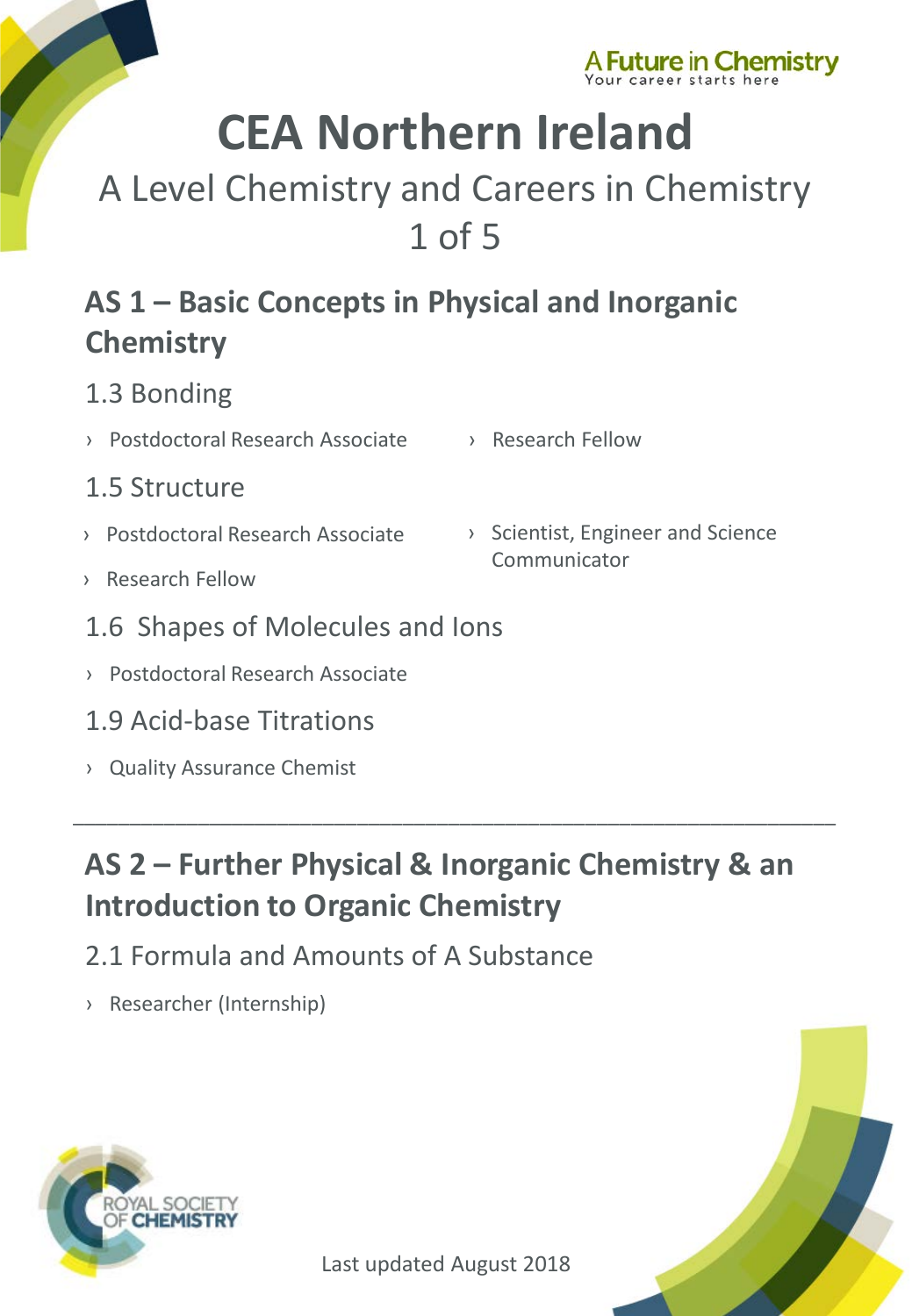

## A Level Chemistry and Careers in Chemistry 2 of 5

### **AS 2 – Further Physical & Inorganic Chemistry & an Introduction to Organic Chemistry**

#### 2.3 Alkanes

- › [Project Leader in Enhanced](http://www.rsc.org/careers/future/project-leader-enhanced-experimentation)  Experimentation
- › [Sustainability Consultant](http://www.rsc.org/careers/future/sustainability-consultant)

#### 2.4 Alkenes

› [Project Leader in Enhanced Experimentation](http://www.rsc.org/careers/future/project-leader-enhanced-experimentation)

#### 2.6 Alcohols

› [Forensic Scientist](http://www.rsc.org/careers/future/forensic-scientist)

#### 2.7 Infrared Spectroscopy

- 
- 
- 
- › [Atmospheric Chemistry Researcher](http://www.rsc.org/careers/future/atmospheric-chemistry-researcher)

#### 2.8 Energetics

- › [Chief Chemist](http://www.rsc.org/careers/future/chief-chemist)
- › [PhD Student](http://www.rsc.org/careers/future/phd-student)
- › [Project Leader in Enhanced](http://www.rsc.org/careers/future/project-leader-enhanced-experimentation)  Experimentation

AL SOCIETY **CHEMISTRY** 

- › [Analytical Scientist](http://www.rsc.org/careers/future/analytical-scientist) › [Chemical Industrial Placement](http://www.rsc.org/careers/future/chemical-industrial-placement)
- › [Associate Researcher](http://www.rsc.org/careers/future/associate-researcher) › [Environmental Chemist](http://www.rsc.org/careers/future/environmental-chemist)
- › [Astrochemist](http://www.rsc.org/careers/future/astrochemist) › [Senior Analytical Systems Technician](http://www.rsc.org/careers/future/senior-analytical-systems-technician)
	- › [Scientist, Engineer and Science](http://www.rsc.org/careers/future/scientist-engineer-and-science-communicator)  Communicator

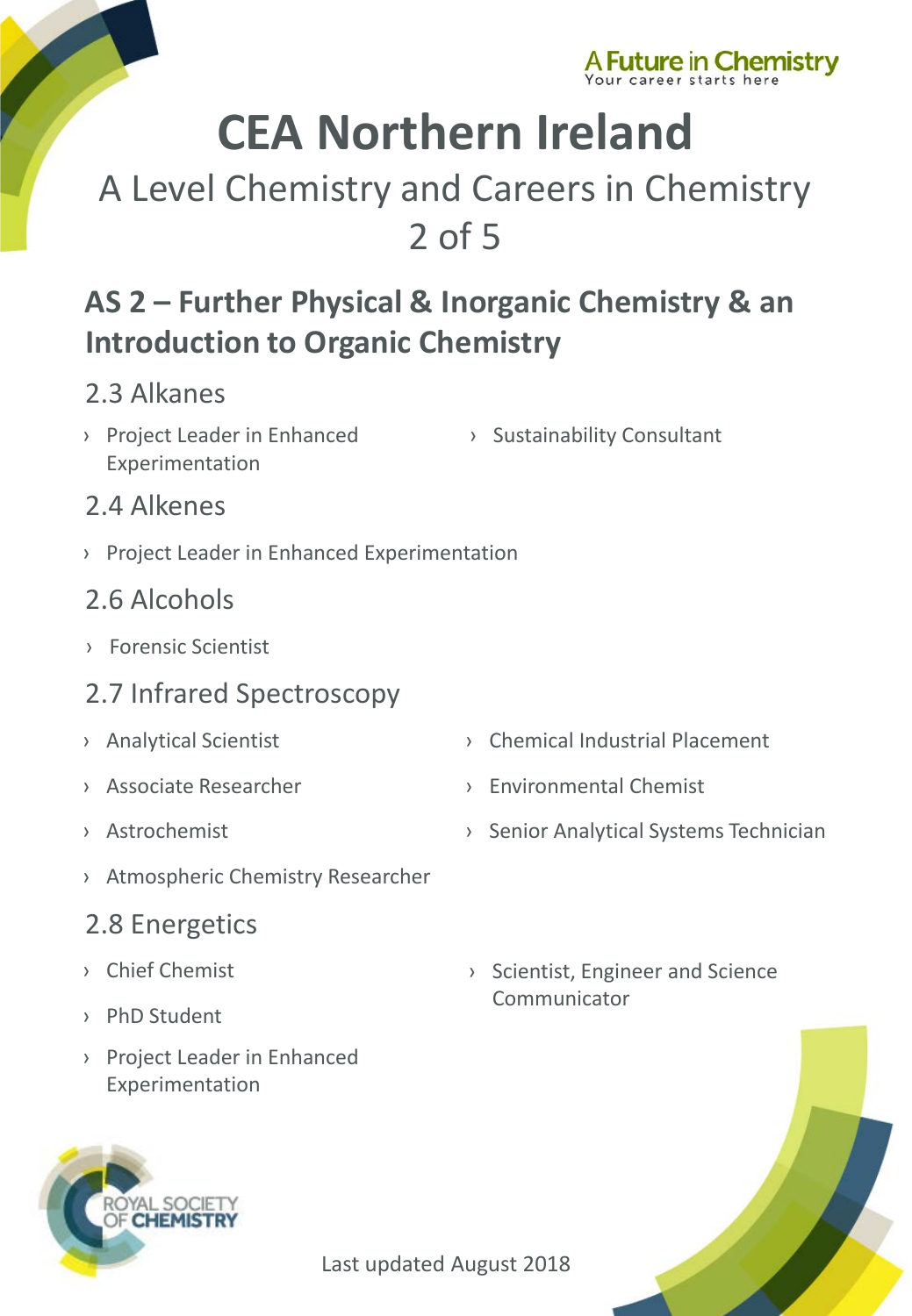

## A Level Chemistry and Careers in Chemistry 3 of 5

### **A2 1 – Further Physical and Organic Chemistry**

#### 4.2 Enthalpy, Entropy and Free Energy

- › [Chief Chemist](http://www.rsc.org/careers/future/chief-chemist)
- › [PhD Student](http://www.rsc.org/careers/future/phd-student)
- 4.5 Acid-base Equilibria
- › [Quality Assurance Chemist](http://www.rsc.org/careers/future/quality-assurance-chemist)
- 4.7 Aldehydes and Ketones
- › [Flavour Chemist & Innovation Director](http://www.rsc.org/careers/future/flavourist-innovation-director)
- 4.9 Derivatives of Carboxylic Acids
- › [Flavour Chemist & Innovation Director](http://www.rsc.org/careers/future/flavourist-innovation-director)

#### 4.10 Aromatic Chemistry

- › [Applications Chemist](http://www.rsc.org/careers/future/applications-chemist) › [Research Fellow](http://www.rsc.org/careers/future/research-fellow)
- 

› [Project Leader in Enhanced](http://www.rsc.org/careers/future/project-leader-enhanced-experimentation) 

Experimentation

› [Household Goods Scientist](http://www.rsc.org/careers/future/household-goods-senior-scientist)



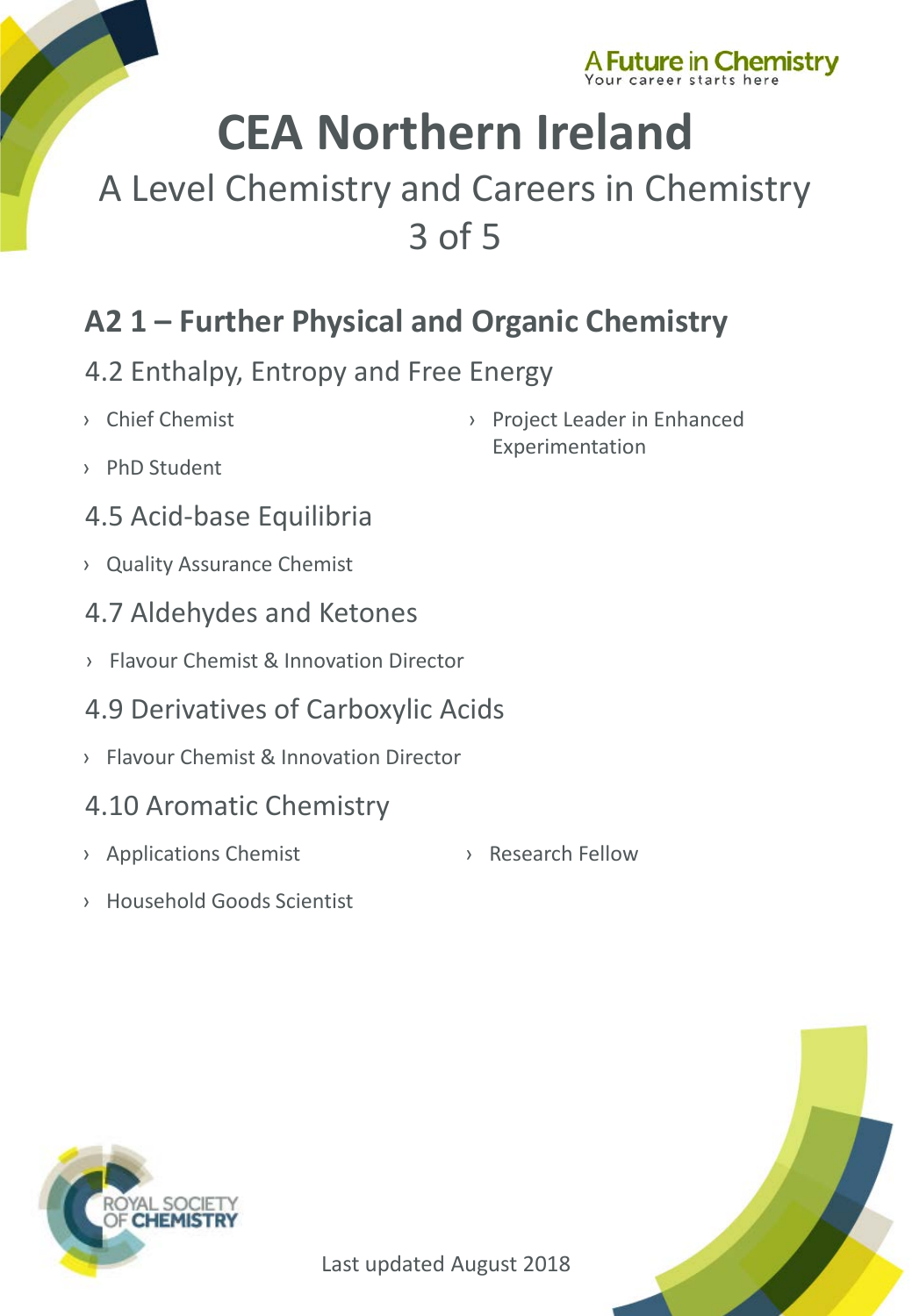

## A Level Chemistry and Careers in Chemistry 4 of 5

### **A2 2 – Analytical, Transition Metals, Electrochemistry and Organic Nitrogen Chemistry**

#### 5.1 Mass Spectrometry

- › [Assistant Analyst, Drug Control](http://www.rsc.org/careers/future/assistant-analyst-drug-control-centre)  Centre
- › [Cancer Researcher and Science](http://www.rsc.org/careers/future/cancer-researcher-and-science-communicator)  Communicator

#### 5.2 Nuclear Magnetic Resonance Spectroscopy

› [Chemical Industrial Placement](http://www.rsc.org/careers/future/chemical-industrial-placement) › [Scientific Associate, NMR](http://www.rsc.org/careers/future/scientific-associate-nmr-spectroscopy) 

#### 5.3 Volumetric Analysis

› [Quality Assurance Chemist](http://www.rsc.org/careers/future/quality-assurance-chemist) › [Registered Scientist](http://www.rsc.org/careers/future/registered-scientist)

#### 5.4 Chromatography

- › [Assistant Analyst, Drug Control](http://www.rsc.org/careers/future/assistant-analyst-drug-control-centre)  **Centre**
- 

#### 5.5 Transition Metals

› [Project Manager](http://www.rsc.org/careers/future/project-manager)

#### 5.6 Electrode Potentials

- › [Patent Attorney](http://www.rsc.org/careers/future/patent-attorney)
- 5.9 Amino Acids

AL SOCIETY **CHEMISTRY** 

› [Postdoctoral Research Associate](http://www.rsc.org/careers/future/postdoctoral-research-associate) › [Sports Scientist](http://www.rsc.org/careers/future/senior-sports-scientist)

- Spectroscopy
- 
- › [Scientific Associate, NMR](http://www.rsc.org/careers/future/scientific-associate-nmr-spectroscopy)  Spectroscopy
- > [Chemical Industrial Placement](http://www.rsc.org/careers/future/chemical-industrial-placement) > [Senior Analytical Systems Technician](http://www.rsc.org/careers/future/senior-analytical-systems-technician)